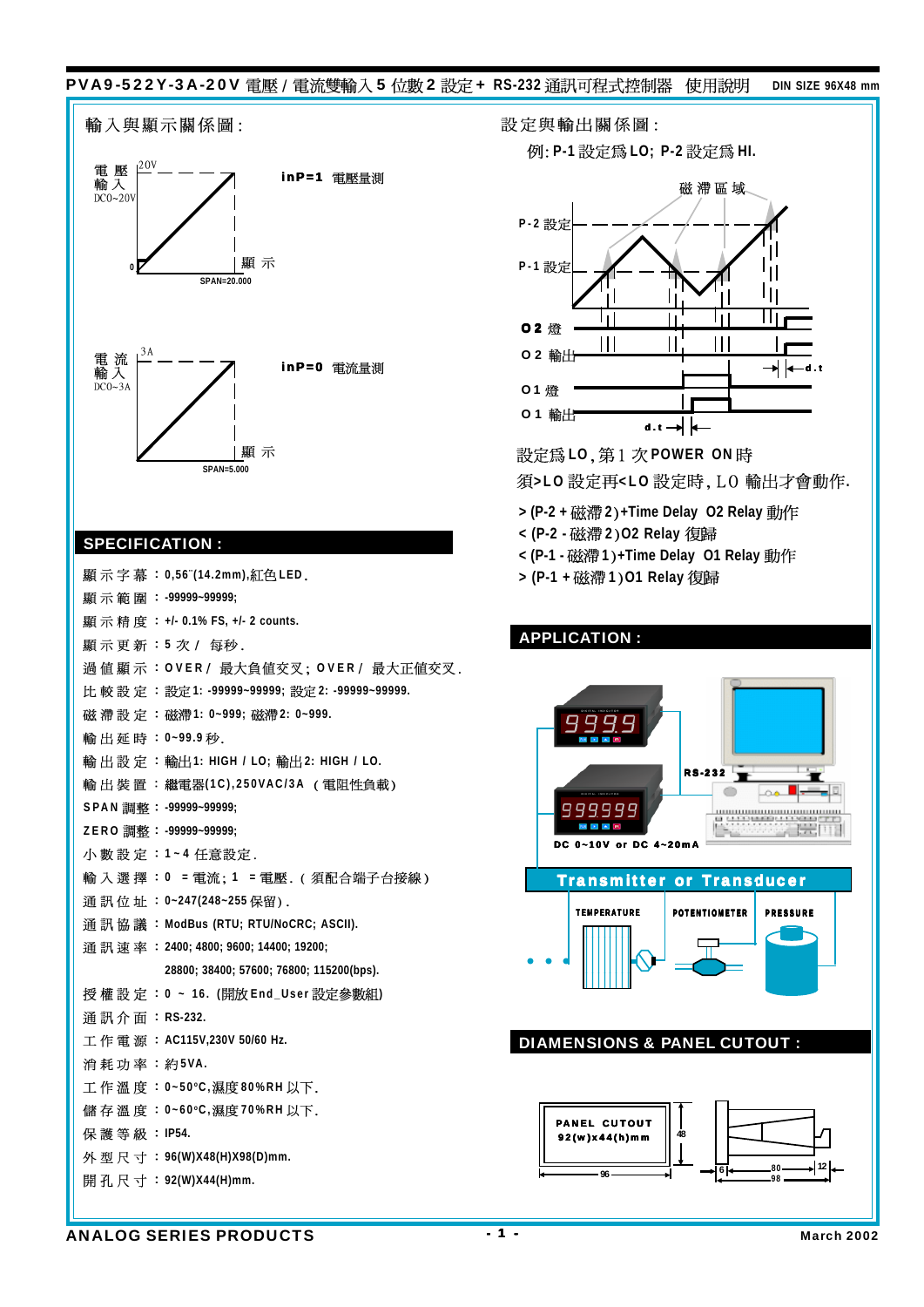

ANALOG SERIES PRODUCTS  $\cdot$  2  $\cdot$  March 2002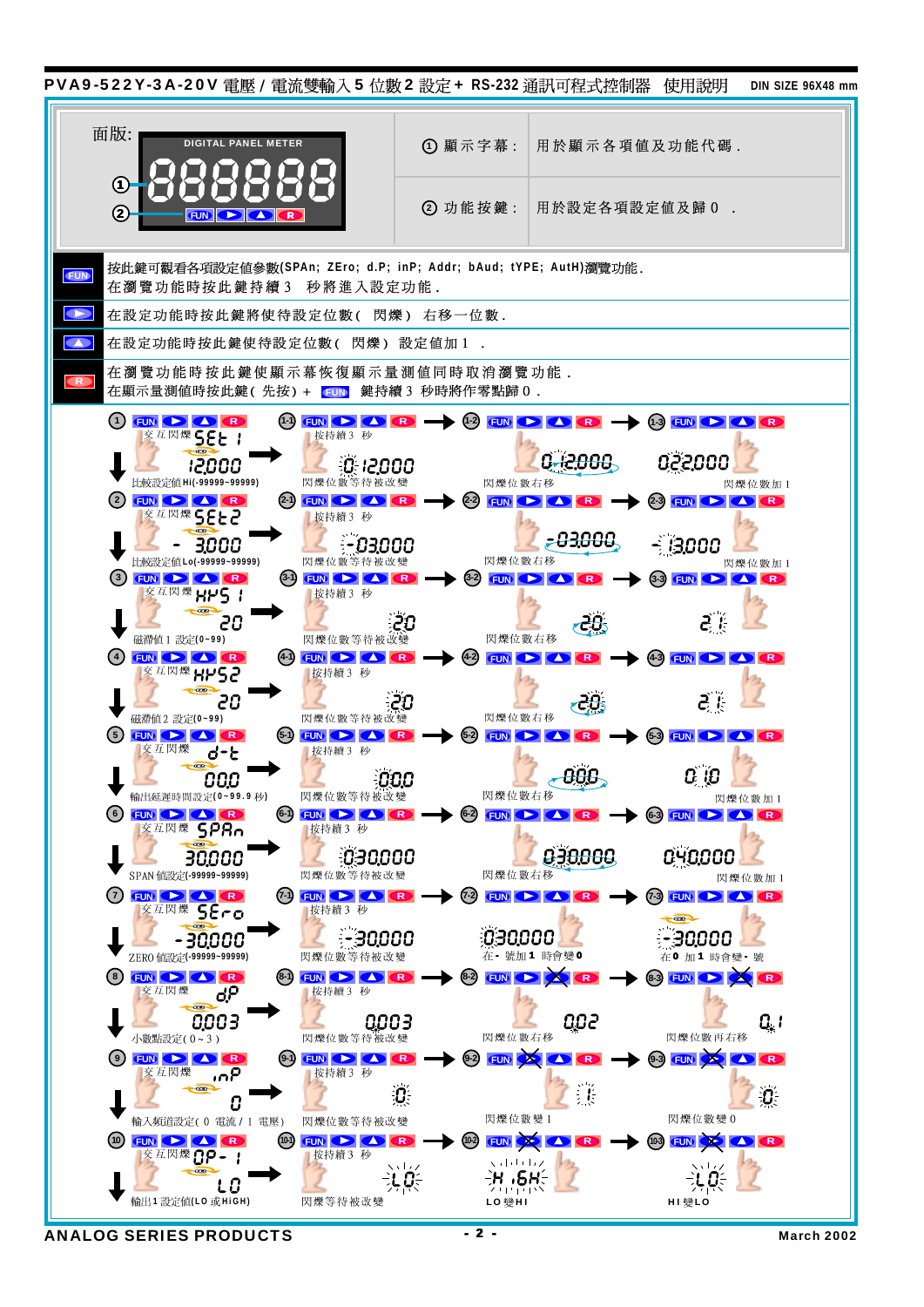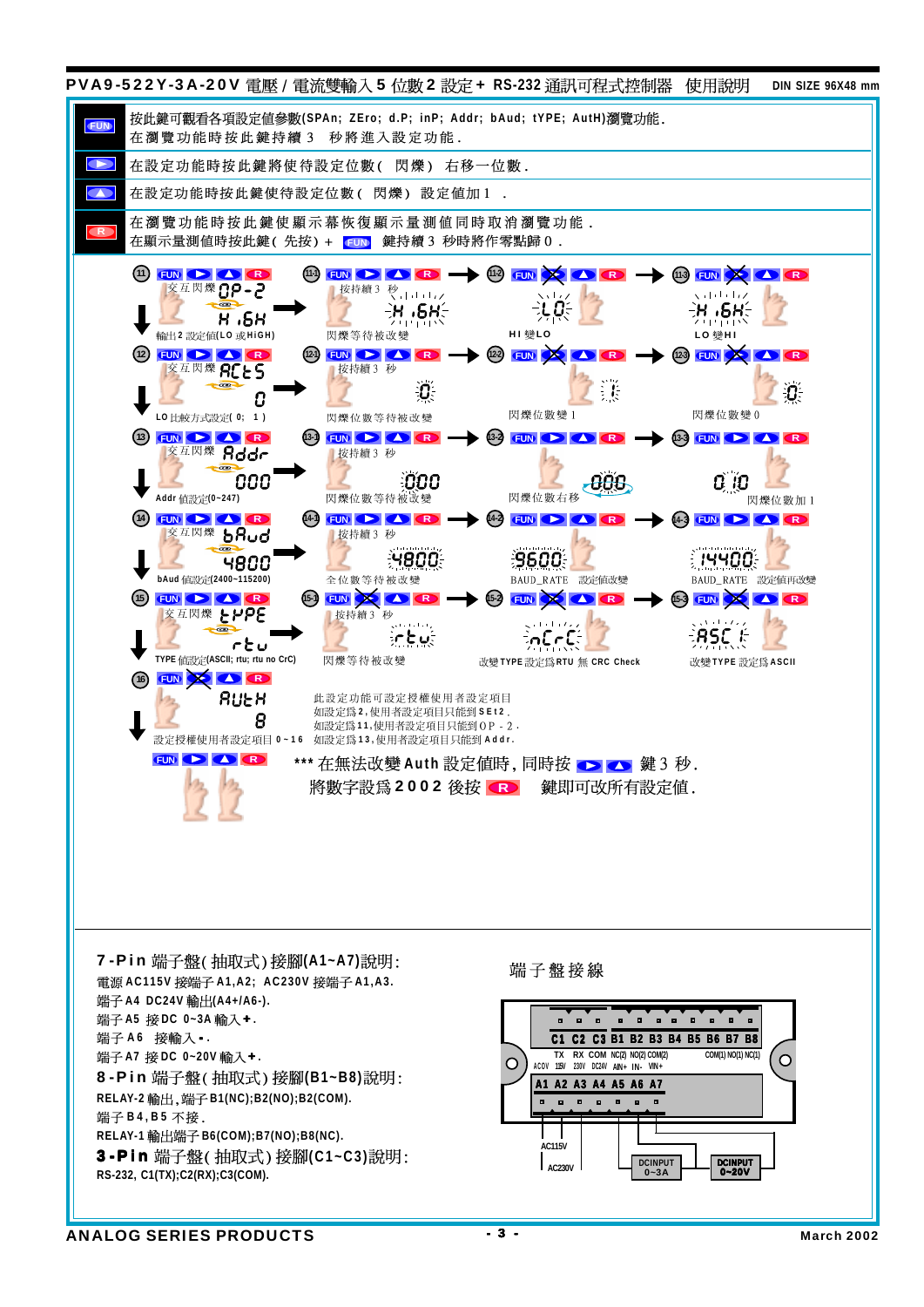#### PVA9-522Y-3A-20V 電壓 / 電流雙輸入 5 位數 2 設定 + RS-232 通訊可程式控制器 使用說明

DIN SIZE 96X48 mm

|                | 參數表:             |                |                  |                  |         |  |  |  |
|----------------|------------------|----------------|------------------|------------------|---------|--|--|--|
|                | 參數代碼             | 參數功能           | 參數範圍             | 參數出廠値            | 使用者參數設定 |  |  |  |
| 1.             | SE <sub>t1</sub> | 比較設定點1         | $-99999 - 99999$ | 1.000 / 10.000   |         |  |  |  |
| $\overline{2}$ | SE <sub>t2</sub> | 比較設定點 2        | $-99999 - 99999$ | 2.000 / 12.000   |         |  |  |  |
| 3              | HYS1             | 磁 滯 偏 差 量 1    | $0 - 99$         | 0.20             |         |  |  |  |
| 4              | HYS2             | 磁滯偏差量2         | $0 - 99$         | 0.20             |         |  |  |  |
| 5              | $d-t$            | 輸出延遲時間         | $0 - 99.9$ Sec.  | 2.0 Sec.         |         |  |  |  |
| 6              | SPAn             | 範圍調整(SPAN)     | $-99999 - 99999$ | 3.000A / 20.000V |         |  |  |  |
| $\overline{7}$ | ZEro             | 零點調整(ZERO)     | 99999 ~ 99999    | 0.00             |         |  |  |  |
| 8              | d.P              | 小數設定           | $0 - 4$          | 0.02             |         |  |  |  |
| 9              | $i$ n $P$        | 輸入信號選擇         | $0 - 1$          | 0/1              |         |  |  |  |
| 10             | $OP-1$           | 比較方式選擇<br>輸出 1 | HIGH / LO        | L <sub>0</sub>   |         |  |  |  |
| 11             | $OP-2$           | 輸出2 比較方式選擇     | HIGH / LO        | <b>HIGH</b>      |         |  |  |  |
| 12             | ACtS             | L O 輸出比較方式選擇   | $0 - 1$          | $\mathbf{1}$     |         |  |  |  |
| 13             | Addr             | 控制器位址          | $0 - 247$        | 002 / 001        |         |  |  |  |
| 14             | <b>BAud</b>      | 串列輸出通訊速率       | 2400 ~ 115200    | 9600             |         |  |  |  |
| 15             | tYPE             | 通訊協定           | RTU; ASCII       | <b>RTU</b>       |         |  |  |  |
| 16             | AutH             | 參數修改授權值設定      | $0 - 16$         | 16               |         |  |  |  |

參數說明:

- SEt1: 比較設定値1(-1999~9999), 可設定為HI或LO比較. 比較結果在OUT1動作.
- SEt2: 比較設定値2(-1999~9999),可設定為HI或LO比較,比較結果在OUT2動作,
- HYS1: 比較設定點 1 磁滯設定値(0~99), LO 動作點為 SEt 1-HYS1; HI 動作點為 SEt 1 + HYS1.
- HYS2: 比較設定點 2 磁滯設定値(0~99), LO 動作點為 SEt2-HYS2; HI 動作點為 SEt2+HYS2.
- $d-t$ : 若此設定値不等於 0 時, LO/H I 動作時上需延遲此段時間 RELAY 才真正動作.
- SPAn: 此設定値用於設定輸入信號所對應之最大顯示値. (例: 輸入 0~5A 則此値對應 5A 之顯示値).
- ZEro: 此設定値用於設定輸入信號所對應之最小顯示値. (例: 輸入 0~5A 則此値對應 0A 之顯示値).
- d.P: 小數點設定,可設定小數點 0,1,2,3 位.
- inP: 輸入信號選擇,0表量測輸入爲DC 0~5A;1表量測輸入爲DC 0~20V. (輸入接線不同,請注意!)
- OP-1: 比較値1 比較方式, 可設定爲 H I 或 L O 比較. (若設定爲 L O 比較, 開機時比較狀態則須參考 A C t S 設定値).
- OP-2: 比較値 2 比較方式, 可設定為 H I 或 L O 比較. (若設定為 L O 比較, 開機時比較狀態則須參考 A C t S 設定値).
- ACtS : L O 比較方式設定. ( 若設爲 0 開機時即開始比較, 若設爲 1 時開機不比較到顯示> 設定時才開始比較).
	- ( 改變此設定時再下次開機才有效)
- Addr: 控制器位址設定, 有效位址 0-247.
- bAud: 涌訊涑率, 2400; 4800; 9600; 14400; 19200; 28800; 38400; 57600; 76800; 115200 (bps). 共10種,
- tYPE: 通訊協定, ModBus RTU; RTU with no CRC Check; ASCII.
- AutH: 參數開放設定數, 例如: = 2 只能設到 S E t 2 ; = 8 只能設到 d P, 以此類推.

\*\*\* 在無法改變 Auth 設定値時, 同時按 ● ● 健3 秒. 將數字設爲 2002 後按 <>> 鍵即可改所有設定値.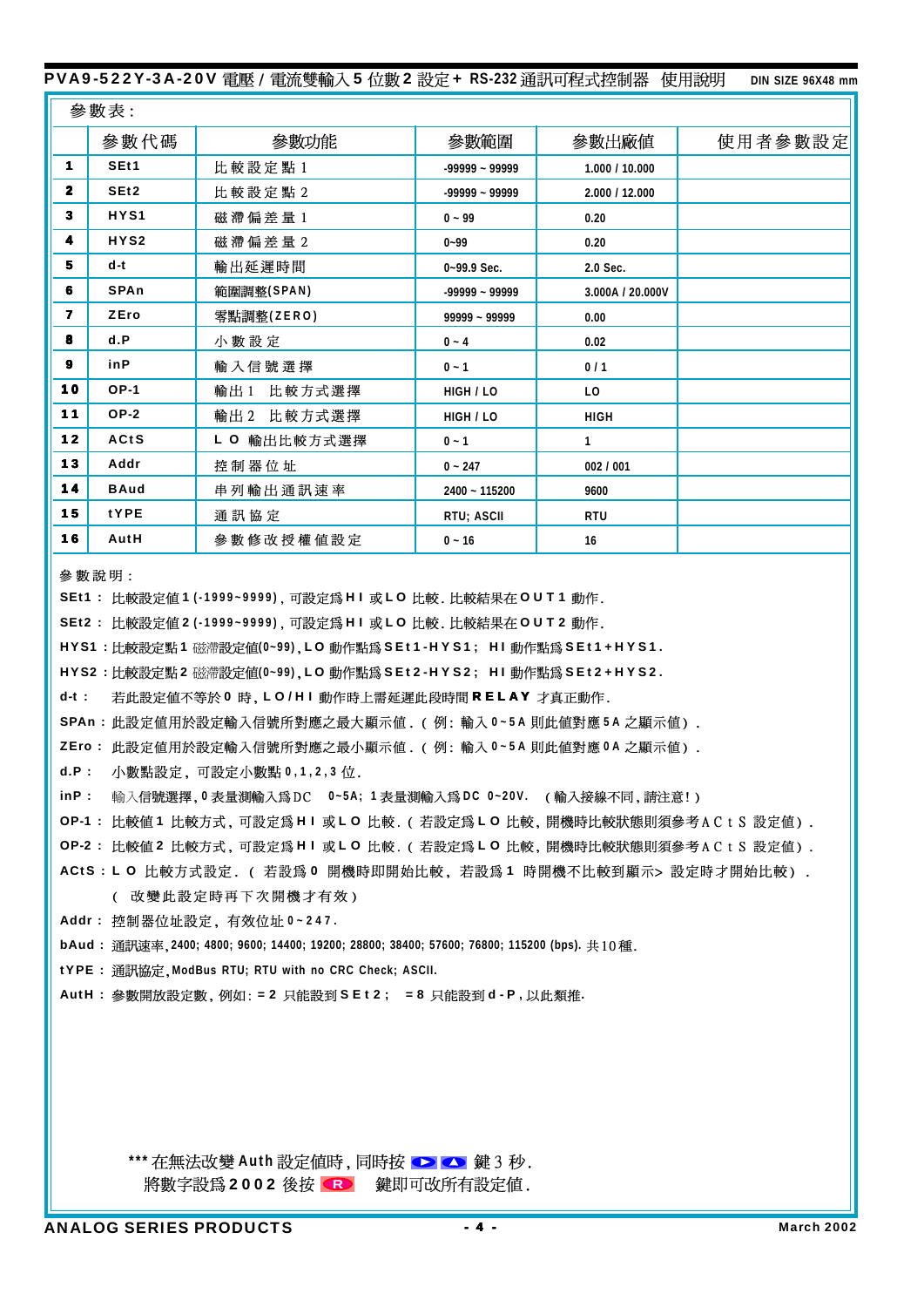PVA9-522Y-3A-20V 電壓 / 電流雙輸入 5 位數 2 設定 + **RS-232** 通訊可程式控制器 使用說明 blN SIZE 96X48 mm

|                                                                                                                                                                                     | ModBus RTU Mode 通訊協定指令: |                        |           |                                                                                                                                                                                                                                                                                                                                                                                                                                                         |
|-------------------------------------------------------------------------------------------------------------------------------------------------------------------------------------|-------------------------|------------------------|-----------|---------------------------------------------------------------------------------------------------------------------------------------------------------------------------------------------------------------------------------------------------------------------------------------------------------------------------------------------------------------------------------------------------------------------------------------------------------|
| QUERY                                                                                                                                                                               |                         |                        |           |                                                                                                                                                                                                                                                                                                                                                                                                                                                         |
| <b>Field Name</b>                                                                                                                                                                   | Example                 |                        |           | 6002 <sub>Hz</sub>                                                                                                                                                                                                                                                                                                                                                                                                                                      |
|                                                                                                                                                                                     | (Hex)                   |                        |           |                                                                                                                                                                                                                                                                                                                                                                                                                                                         |
| Header                                                                                                                                                                              |                         |                        |           |                                                                                                                                                                                                                                                                                                                                                                                                                                                         |
| <b>Slave Address</b>                                                                                                                                                                | 01                      |                        |           |                                                                                                                                                                                                                                                                                                                                                                                                                                                         |
| <b>Function</b><br><b>Starting Address Hi</b>                                                                                                                                       | 03<br>00                |                        |           | <b>RS-232</b>                                                                                                                                                                                                                                                                                                                                                                                                                                           |
| <b>Starting Address Lo</b>                                                                                                                                                          | 00                      |                        |           |                                                                                                                                                                                                                                                                                                                                                                                                                                                         |
| No. of Words Hi                                                                                                                                                                     | 00                      |                        |           |                                                                                                                                                                                                                                                                                                                                                                                                                                                         |
| No. of Words Lo                                                                                                                                                                     | 02                      |                        |           |                                                                                                                                                                                                                                                                                                                                                                                                                                                         |
| CRC Check Lo byte<br>CRC Check Hi byte                                                                                                                                              | C <sub>4</sub><br>0В    |                        |           |                                                                                                                                                                                                                                                                                                                                                                                                                                                         |
|                                                                                                                                                                                     |                         |                        |           |                                                                                                                                                                                                                                                                                                                                                                                                                                                         |
|                                                                                                                                                                                     |                         |                        |           |                                                                                                                                                                                                                                                                                                                                                                                                                                                         |
| <b>RESPONSE</b>                                                                                                                                                                     |                         |                        |           | C1 C2 C3<br>TX RX COM                                                                                                                                                                                                                                                                                                                                                                                                                                   |
| <b>Field Name</b>                                                                                                                                                                   | Example                 |                        | O         | ACOV 115V 230V DC12V VIN+ IN- AIN+                                                                                                                                                                                                                                                                                                                                                                                                                      |
|                                                                                                                                                                                     | (Hex)                   |                        |           | A1 A2 A3 A4 A5 A6 A7                                                                                                                                                                                                                                                                                                                                                                                                                                    |
| Header<br><b>Slave Address</b>                                                                                                                                                      | 01                      |                        |           | $\begin{array}{cccccccccccccc} \textbf{a} & \textbf{a} & \textbf{a} & \textbf{a} & \textbf{a} & \textbf{a} & \textbf{a} & \textbf{a} & \textbf{a} & \textbf{a} & \textbf{a} & \textbf{a} & \textbf{a} & \textbf{a} & \textbf{a} & \textbf{a} & \textbf{a} & \textbf{a} & \textbf{a} & \textbf{a} & \textbf{a} & \textbf{a} & \textbf{a} & \textbf{a} & \textbf{a} & \textbf{a} & \textbf{a} & \textbf{a} & \textbf{a} & \textbf{a} &$<br>$\blacksquare$ |
| <b>Function</b>                                                                                                                                                                     | 03                      |                        |           |                                                                                                                                                                                                                                                                                                                                                                                                                                                         |
| <b>Byte Count</b>                                                                                                                                                                   | 04                      |                        |           | <b>AC115V</b>                                                                                                                                                                                                                                                                                                                                                                                                                                           |
| Data Word-0 Hi byte                                                                                                                                                                 | 00                      |                        |           | <b>DC INPUT</b><br><b>DC INPUT</b><br><b>AC230V</b>                                                                                                                                                                                                                                                                                                                                                                                                     |
| Data Word-0 Lo byte                                                                                                                                                                 | 00                      |                        |           | $O-3A$<br>0~20V                                                                                                                                                                                                                                                                                                                                                                                                                                         |
| Data Word-1 Hi byte<br>Data Word-1 Lo byte                                                                                                                                          | 00<br>02                |                        |           |                                                                                                                                                                                                                                                                                                                                                                                                                                                         |
| CRC Check Lo byte F2                                                                                                                                                                |                         |                        |           |                                                                                                                                                                                                                                                                                                                                                                                                                                                         |
| CRC Check Hi byte                                                                                                                                                                   | 7B                      |                        |           |                                                                                                                                                                                                                                                                                                                                                                                                                                                         |
|                                                                                                                                                                                     |                         |                        |           |                                                                                                                                                                                                                                                                                                                                                                                                                                                         |
| 設定表之參數暫存器位址表 : (R.= Read; W. = Write)                                                                                                                                               |                         |                        |           |                                                                                                                                                                                                                                                                                                                                                                                                                                                         |
| Measurement                                                                                                                                                                         | Register(Long)          | Register               | Value     | <b>Remark</b>                                                                                                                                                                                                                                                                                                                                                                                                                                           |
|                                                                                                                                                                                     | Address(Hex)            | Word                   |           |                                                                                                                                                                                                                                                                                                                                                                                                                                                         |
|                                                                                                                                                                                     | 00 00                   | $2(R. \text{ only})$   | 32 bits   | Long Type, 4-Bytes                                                                                                                                                                                                                                                                                                                                                                                                                                      |
|                                                                                                                                                                                     | 00 02                   | $2(R. \; \text{only})$ | 32 bits   | Long Type, 4-Bytes                                                                                                                                                                                                                                                                                                                                                                                                                                      |
|                                                                                                                                                                                     | 00 04                   | 2(R. / W.)             | 32 bits   | Long Type, 4-Bytes                                                                                                                                                                                                                                                                                                                                                                                                                                      |
|                                                                                                                                                                                     | 00 06                   | 2(R. / W.)             | 32 bits   | Long Type, 4-Bytes                                                                                                                                                                                                                                                                                                                                                                                                                                      |
|                                                                                                                                                                                     | 00 08                   | 2(R. / W.)             | $0 - 99$  |                                                                                                                                                                                                                                                                                                                                                                                                                                                         |
|                                                                                                                                                                                     | 00 0A                   | 2(R. / W.)             | $0 - 99$  |                                                                                                                                                                                                                                                                                                                                                                                                                                                         |
|                                                                                                                                                                                     | 00 0C                   | 2(R. / W.)             | $0 - 999$ |                                                                                                                                                                                                                                                                                                                                                                                                                                                         |
| <b>Decription</b><br><b>Real Data</b><br><b>Display Data</b><br>Alarm Set-1<br><b>Alarm Set-2</b><br><b>Hysteresis 1</b><br><b>Hysteresis 2</b><br><b>Delay Time</b><br>Span Adjust | 00 0E                   | 2(R. / W.)             | 32 bits   | Long Type, 4-Bytes                                                                                                                                                                                                                                                                                                                                                                                                                                      |
|                                                                                                                                                                                     | 00 10                   | 2(R. / W.)             | 32 bits   | Long Type, 4-Bytes                                                                                                                                                                                                                                                                                                                                                                                                                                      |
| Zero Adjust<br><b>Decimal Set</b>                                                                                                                                                   | 00 12                   | 2(R. / W.)             | $0 - 4$   | $0=x$ ; $1=x.x$ ; $2=x.xx$ ; $3=x.xxx$ ; $4=x.xxxx$                                                                                                                                                                                                                                                                                                                                                                                                     |
|                                                                                                                                                                                     | 00 14                   | 2(R. / W.)             | 0, 1      | $0 = DC 0 - 5A$ ; 1 = DC $0 - 20V$ .                                                                                                                                                                                                                                                                                                                                                                                                                    |
|                                                                                                                                                                                     | 00 16                   | 2(R. / W.)             | $0 - 247$ | 0=RTU; 1=nCRC; 2=ASCII                                                                                                                                                                                                                                                                                                                                                                                                                                  |
| <b>Input Select</b><br><b>ID Address Set</b><br><b>Baud Rate Set</b>                                                                                                                |                         |                        | $0 - 9$   | $0=2400; 1=4800; 2=9600; 3=14400;$<br>4=19200; 5=28800; 6=38400;                                                                                                                                                                                                                                                                                                                                                                                        |

**Protocal Type Lo\_Active\_Sel Authorlize**

**7=57600; 8=76800; 9=115200 bps.**

**0 = Lo-Set point active always**

**RTU(0); RTU\_no CRC Check(1); ASCII(2)**

**0, 1, 2 0, 1 0~16**

**2(R. / W.) 2(R. / W.) 2(R. / W.)**

Ξ